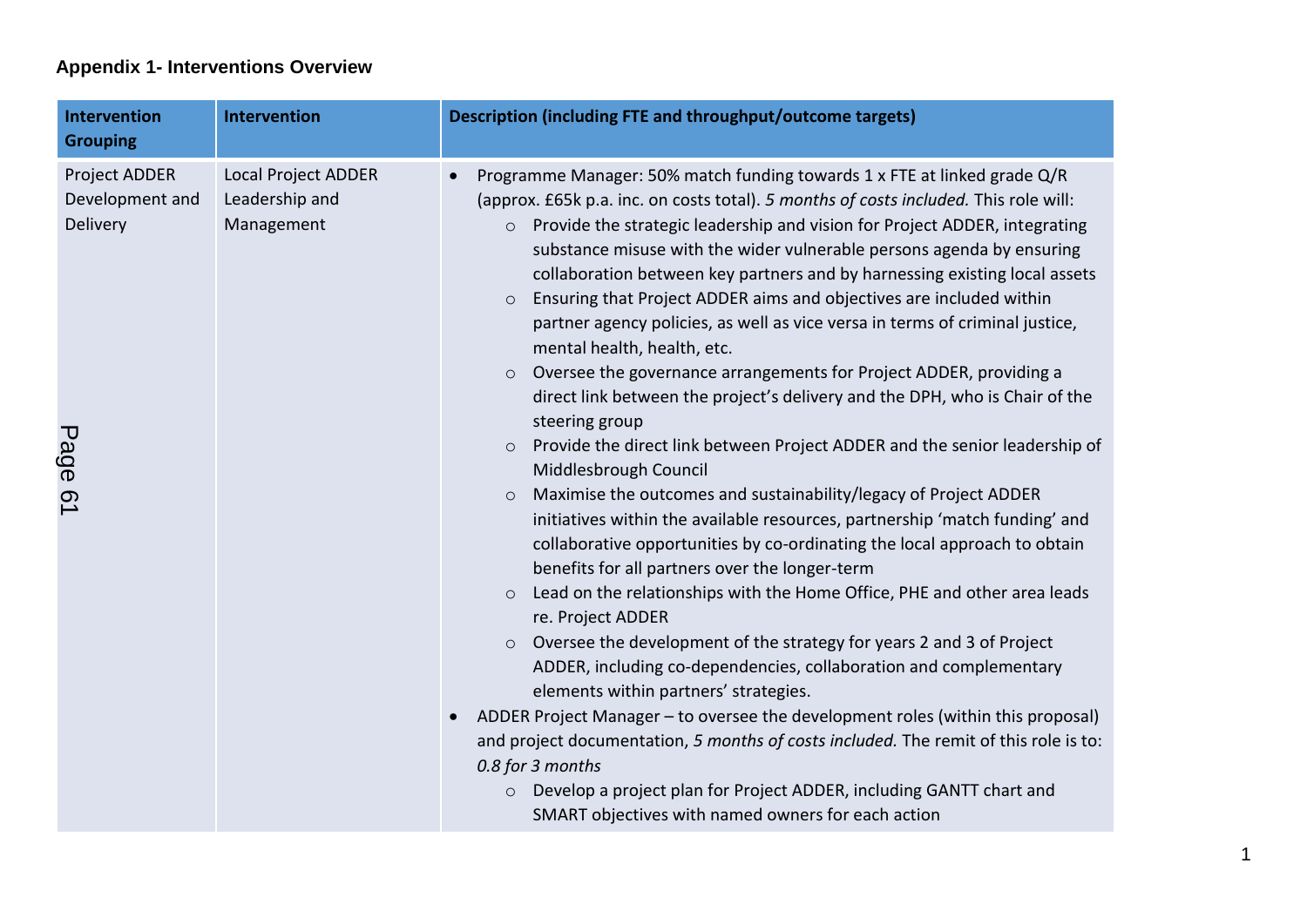|                                                       |                                   | Develop a performance management framework for Project ADDER to<br>$\circ$<br>drive the desired outcomes and enable close monitoring<br>Be a conduit between Project ADDER and the local substance misuse<br>$\circ$<br>treatment/recovery system<br>Explore the feasibility of a local, sustainable inpatient detox facility<br>$\circ$<br>Co-ordinate local Project ADDER meetings and groups, maintaining<br>$\circ$<br>accurate records<br>Ensure that timescales are met and plans are delivered to achieve required<br>$\circ$<br>outputs.                                                                                                                                                                                     |
|-------------------------------------------------------|-----------------------------------|--------------------------------------------------------------------------------------------------------------------------------------------------------------------------------------------------------------------------------------------------------------------------------------------------------------------------------------------------------------------------------------------------------------------------------------------------------------------------------------------------------------------------------------------------------------------------------------------------------------------------------------------------------------------------------------------------------------------------------------|
| Prevention and<br>Early Intervention<br>(P&E)<br>Page | P&EI Development Co-<br>ordinator | Procure suitably experienced organisation to develop a proposal for year 2 of ADDER<br>re. targeted P&EI programme, capacity building and implementation plan,<br>following a review of current arrangements. This will deliver:<br>o Review current provision<br>Develop a P&EI programme<br>$\circ$<br>Develop a capacity building plan<br>$\circ$<br>Mobilise and implement the above<br>$\circ$                                                                                                                                                                                                                                                                                                                                  |
| <b>P2</b>                                             | System-wide IBA<br>development    | IBA Co-ordinator post to work across primary, secondary and community-based care,<br>ensuring engagement of partners and their settings across the town. 4 months of<br>costs included. The post will:<br>Develop a delivery plan, including appropriate settings<br>$\circ$<br>Develop a mobilisation and implementation plan<br>$\circ$<br>Launch the service and deliver IBA to 500 people by 31/3/21, targeting the<br>$\circ$<br>following groups:<br>$\triangleright$ Carers<br>$\triangleright$ Parents of YP (education and building resilience)<br>Cannabis, cocaine and NPS users<br>➤<br>Specific pathways for education settings<br>$\triangleright$ Training champions in partner organisations to build local capacity |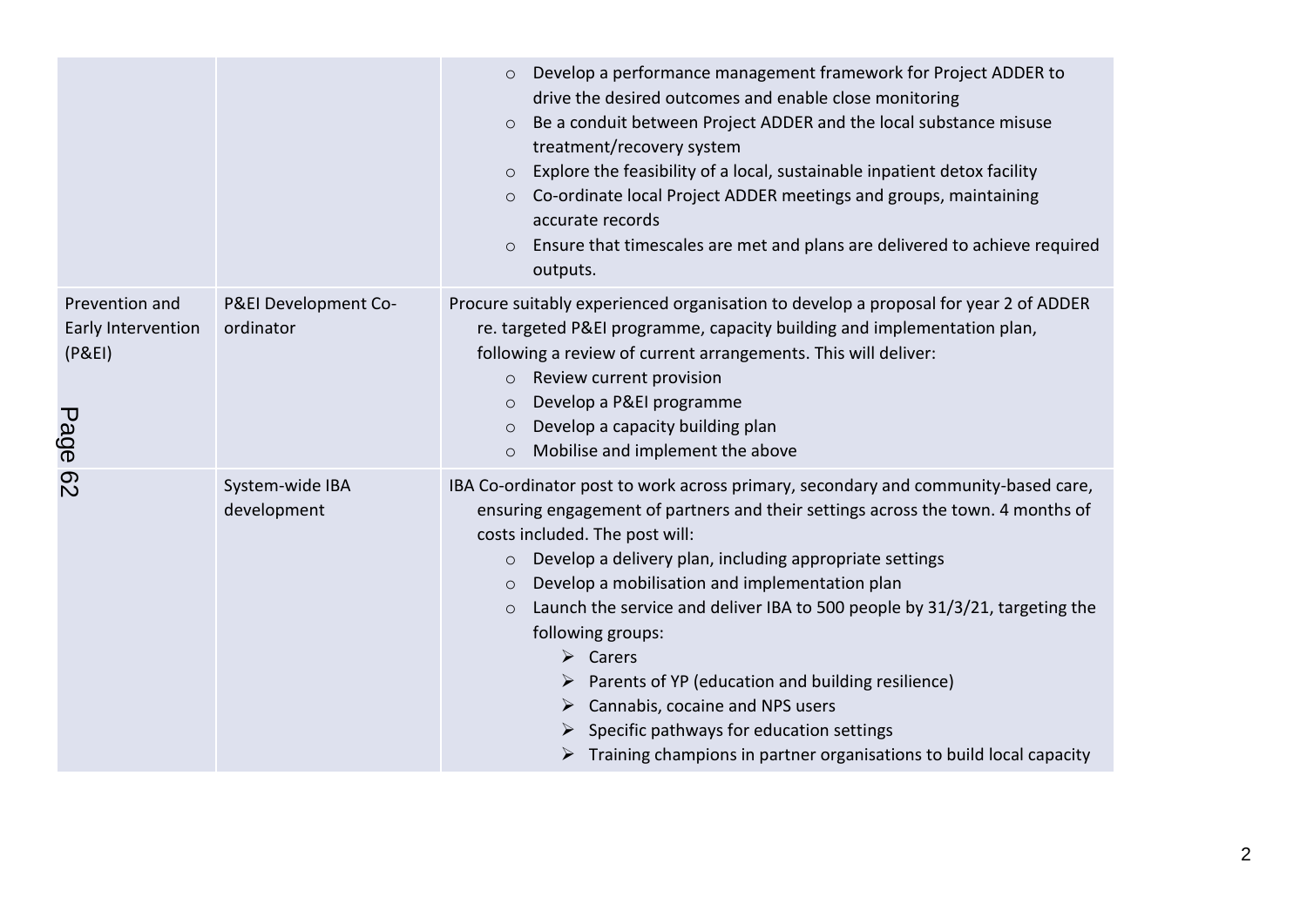| Enhanced,<br>targeted outreach<br>and harm<br>reduction services | <b>Specialist Assertive</b><br>Outreach and Engagement<br>provision | 2 x FTE Assertive Outreach and Engagement workers to enhance existing provision and<br>target those at the highest risk of dying, e.g. prison leavers, those considered near<br>misses/overdoses, rough sleepers, vulnerable adults and crack users with unmet<br>needs. 4 months of costs included. These posts will deliver:<br>Develop pathway for high risk and vulnerable individuals<br>Work with DART service to ensure engagement and transition plans for highest<br>risk prison leavers in order to improve the rate of prison leaver engagement<br>from 34% to 50% by 31/3/21<br>Make contact and attempt to engage all identified 'near misses' with a target<br>of 75% successful engagement by 31/3/21<br>Work with adult services to develop an enhanced vulnerable adults<br>safeguarding pathway to improve the rate of engagement by 10% by 31/3/21<br>Reduce the level of unmet need for crack users from 54% to 45% by 31/3/21<br>Identification of rough sleepers and onward referral into appropriate service(s)<br>with a target to engage 25 people by 31/3/21 |
|------------------------------------------------------------------|---------------------------------------------------------------------|----------------------------------------------------------------------------------------------------------------------------------------------------------------------------------------------------------------------------------------------------------------------------------------------------------------------------------------------------------------------------------------------------------------------------------------------------------------------------------------------------------------------------------------------------------------------------------------------------------------------------------------------------------------------------------------------------------------------------------------------------------------------------------------------------------------------------------------------------------------------------------------------------------------------------------------------------------------------------------------------------------------------------------------------------------------------------------------|
| Page 63                                                          | Young persons' outreach<br>and engagement approach                  | 2 x FTE YP engagement workers - will be reactive to intelligence re. county lines,<br>coercion, trafficking and work with childrens services to ensure appropriately<br>enhanced safeguarding pathways are in place. 4 months of costs included. These<br>posts will also deliver:<br>Working with Police colleagues to play a full part in acting on County Lines<br>intelligence, developing an enhanced support pathway<br>Targeted, visible outreach to hotspot locations, linking in with key colleagues<br>such as NPT, community safety, homelessness service, etc. working in the two<br>priority wards of Newport and North Ormesby (initially)<br>Increased YP levels of engagement into treatment by an additional 15%<br>Supporting the P&EI Co-ordinator in delivering risk and resilience messages to<br>YP in key locations, delivering to 100 YP by 31/3/21                                                                                                                                                                                                            |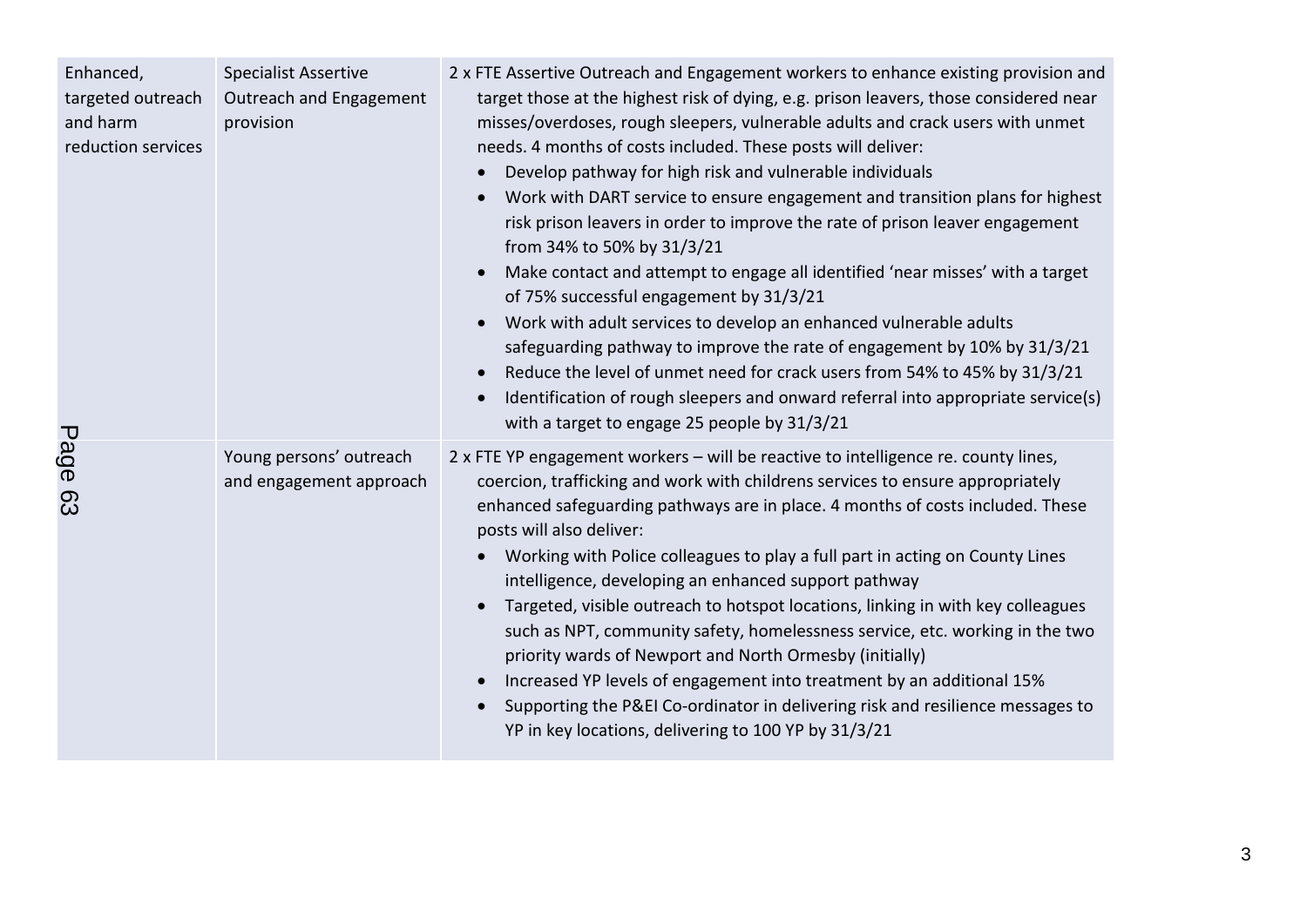| Enhanced local naloxone<br>programme                                            | <b>Police Naloxone Pilot:</b><br>Frontline Police Officers to carry and dispense nasal naloxone - to specifically target<br>those not already covered by the syringe kits, such as carers/significant others,<br>who would be more comfortable administering a nasal spray. This will deliver:<br>A minimum of 500 nasal kits into the local system<br>$\circ$                                                                                                                                                                                                                                                                                                                                                                                    |
|---------------------------------------------------------------------------------|---------------------------------------------------------------------------------------------------------------------------------------------------------------------------------------------------------------------------------------------------------------------------------------------------------------------------------------------------------------------------------------------------------------------------------------------------------------------------------------------------------------------------------------------------------------------------------------------------------------------------------------------------------------------------------------------------------------------------------------------------|
|                                                                                 | Training for all officers who will be carrying the kits, who will then train people<br>$\circ$<br>they distribute the kits to.                                                                                                                                                                                                                                                                                                                                                                                                                                                                                                                                                                                                                    |
|                                                                                 | Increased nasal naloxone availability:<br>Nasal naloxone kits to be provided throughout the town, particularly in areas with the<br>highest risk of overdoses. This element will deliver:                                                                                                                                                                                                                                                                                                                                                                                                                                                                                                                                                         |
|                                                                                 | Explore feasibility of partnership with NEAS to locate nasal naloxone kits<br>$\circ$<br>within/adjacent to defibrillators (in separate lockboxes) that can be<br>released when necessary<br>o Locate nasal naloxone kits in 25 key, overdose hotspot locations across the<br>town<br>Distribute naloxone kits to those at risk on release from Police custody<br>$\circ$<br>(already happens from Holme House prison).                                                                                                                                                                                                                                                                                                                           |
| Development of dedicated<br>cocaine and other<br>recreational drugs<br>approach | Gather emerging evidence of effective interventions and engagement initiatives to<br>develop an innovative, local service dedicated to cocaine and recreational drugs<br>treatment via the commissioning of a suitably experienced organisation. This will<br>deliver:<br>A cocaine and recreational drugs peer research report<br>$\bullet$<br>Carry out evidence review of emerging models/interventions, including<br>substitute prescribing<br>A mobilisation/implementation plan and specification for an evidence-based,<br>dedicated cocaine and recreational drugs service in years 2 and 3 including<br>preventative, treatment, recovery and prescribing interventions with an<br>element of contingency management to help engagement. |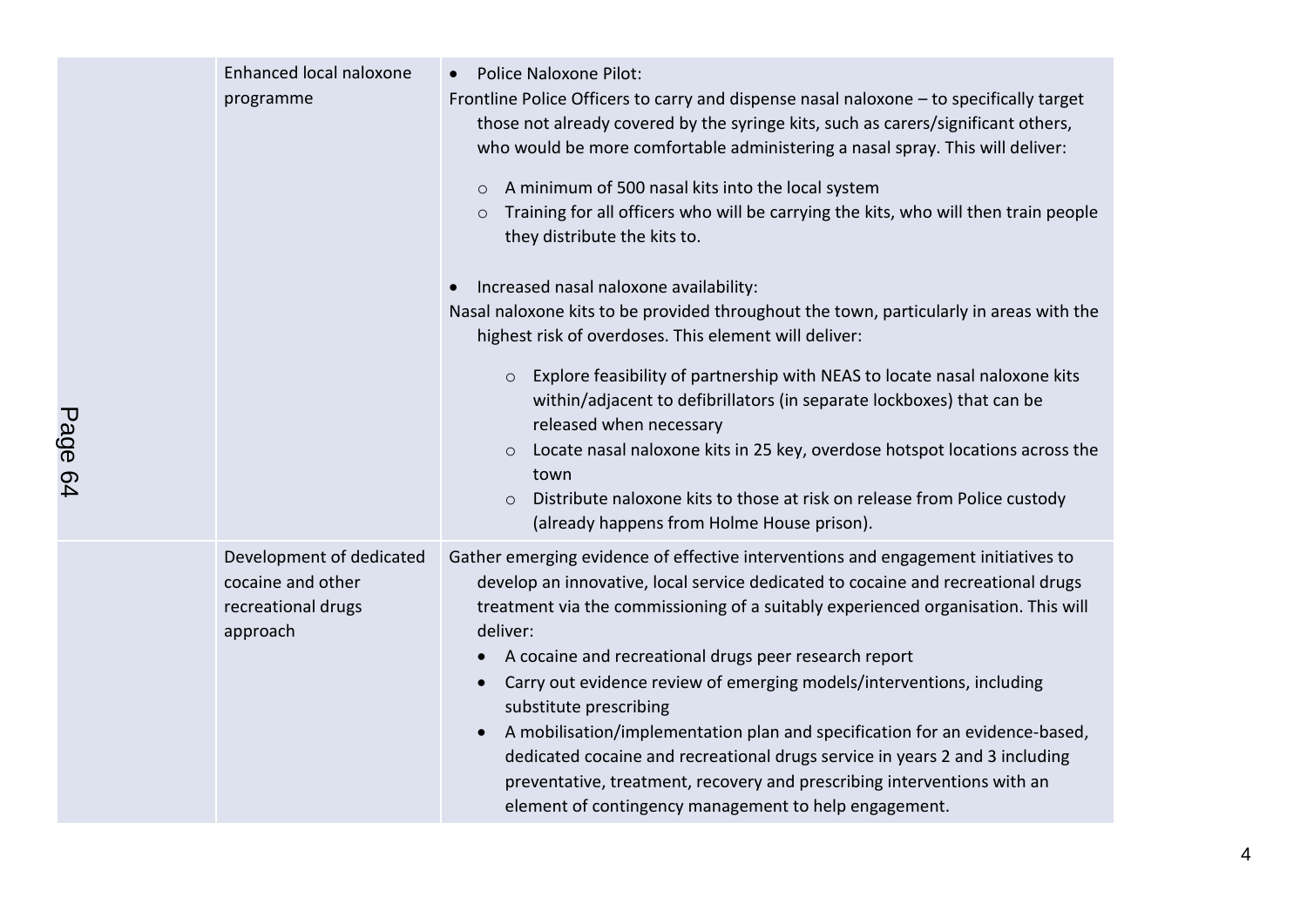| Improved<br>pathways for<br>health and social<br>care services<br>Pane ĥ5 | Transformation workers to<br>review and improve<br>pathways for specific<br>cohorts within substance<br>misuse clients | 2 x FTE Pathway Transformation Workers (4 months of costs included):<br>1 x post will deliver improved pathways between primary/secondary care and social<br>care for substance misusers:<br>Co-ordination of a multi-agency, task and finish group to improve pathways by<br>reviewing existing approach, examples of best practice and designing a plan for<br>improved practice<br>Implementation of a multi-agency substance misuse network meeting to drive<br>$\bullet$<br>transformation across the system/within partner organisations<br>Carry out casefile audits to identify the 20 most appropriate/high risk<br>individuals to engage with in order to prevent escalation of needs by 31/3/21<br>1 x post will focus on transformation of pathways for vulnerable females, particularly<br>pregnant women, sex workers, offenders, prison leavers, victims of domestic<br>abuse and those who have had children removed. It will deliver:<br>Co-ordination of a multi-agency, task and finish group to improve pathways by<br>$\bullet$<br>reviewing existing approach, examples of best practice and designing a plan for<br>improved practice<br>Implementation of a multi-agency substance misuse network meeting to drive<br>$\bullet$<br>transformation across the system/within partner organisations<br>Carry out casefile audits to identify the 20 most appropriate/high risk<br>individuals to engage with in order to prevent escalation of needs by 31/3/21 |
|---------------------------------------------------------------------------|------------------------------------------------------------------------------------------------------------------------|--------------------------------------------------------------------------------------------------------------------------------------------------------------------------------------------------------------------------------------------------------------------------------------------------------------------------------------------------------------------------------------------------------------------------------------------------------------------------------------------------------------------------------------------------------------------------------------------------------------------------------------------------------------------------------------------------------------------------------------------------------------------------------------------------------------------------------------------------------------------------------------------------------------------------------------------------------------------------------------------------------------------------------------------------------------------------------------------------------------------------------------------------------------------------------------------------------------------------------------------------------------------------------------------------------------------------------------------------------------------------------------------------------------------------------------------------------------------------------------|
|                                                                           | Hospital Interventions and<br>Liaison Team (HILT) -<br>additional specialist roles                                     | Dedicated 1 x FTE Co-ordinator to focus on managing the most at-risk patients and<br>developing a plan and pathways (between the NHS Trust and community settings)<br>to ensure patients with drug-related issues are identified, engaged and supported.<br>They will be attached to the HILT team, which is funded by the Trust and this<br>additional post should also attract further match funding from TEWV for an<br>equivalent mental health/substance misuse role within the psychiatric-liaison<br>team (to co-work with the HILT team). 4 months of costs included. This will deliver:                                                                                                                                                                                                                                                                                                                                                                                                                                                                                                                                                                                                                                                                                                                                                                                                                                                                                     |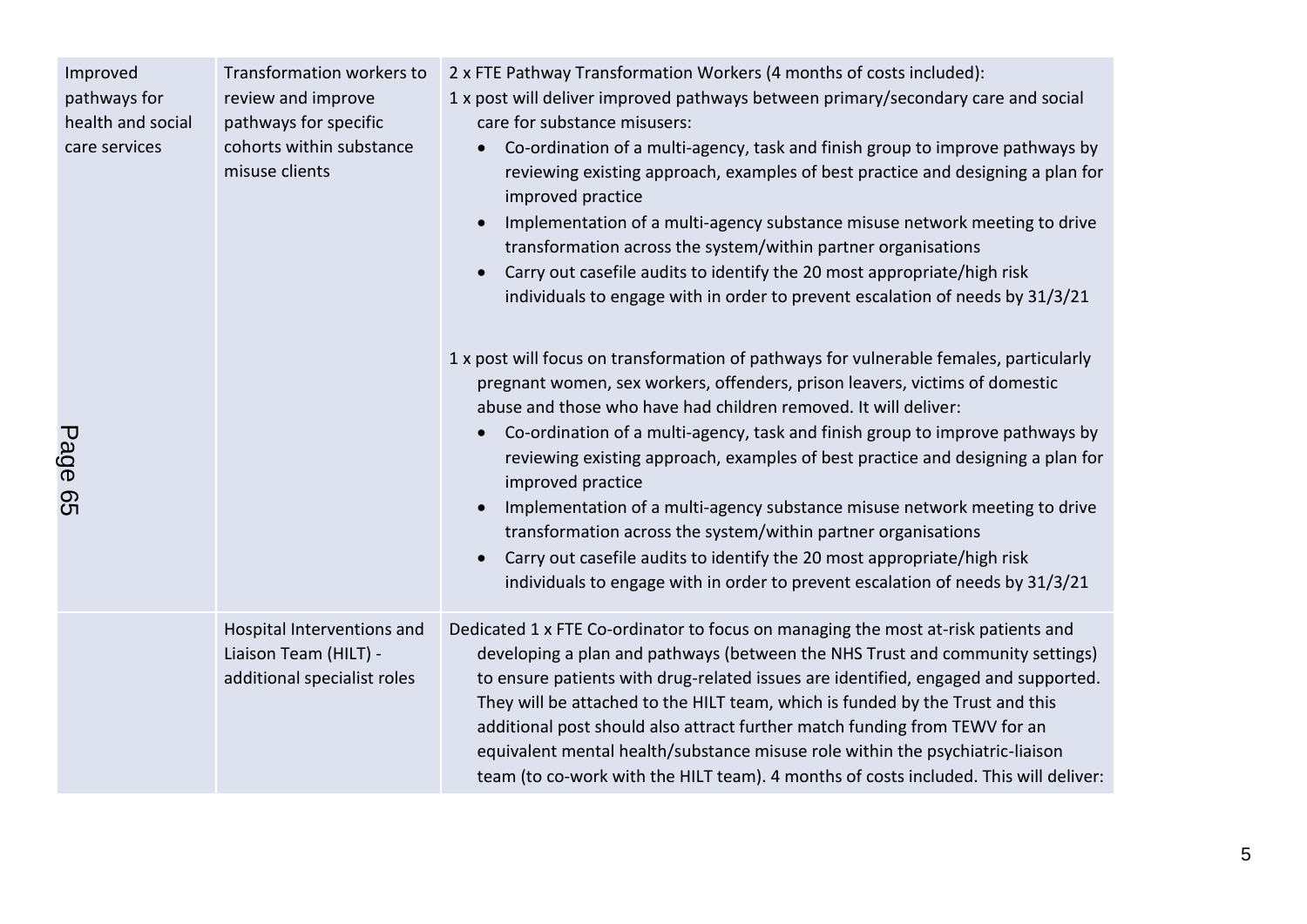|                                                                     |                                                                                                                                                                    | Refer all overdoses/DRD near miss patients into relevant pathway (as detailed<br>above in 'Specialist Assertive Outreach and Engagement provision')<br>Development of robust pathway to community support services and enhanced<br>follow-up of patients following discharge<br>Finalise agreement with TEWV for equivalent MH role to be based within HILT<br>Engagement of 100 patients within the hospital by 31/3/21<br>Develop and deliver mutual training programme to upskill 50 staff from all<br>related settings on substance misuse, mental health and wider vulnerabilities<br>to improve knowledge and practice across the local system                                                                                                                                                                                                                                                                                                                                  |
|---------------------------------------------------------------------|--------------------------------------------------------------------------------------------------------------------------------------------------------------------|---------------------------------------------------------------------------------------------------------------------------------------------------------------------------------------------------------------------------------------------------------------------------------------------------------------------------------------------------------------------------------------------------------------------------------------------------------------------------------------------------------------------------------------------------------------------------------------------------------------------------------------------------------------------------------------------------------------------------------------------------------------------------------------------------------------------------------------------------------------------------------------------------------------------------------------------------------------------------------------|
| Page                                                                | <b>Physical Health Support</b>                                                                                                                                     | The lung health clinic specifically for drug users with respiratory co-morbidities is not<br>feasible in year 1 due to the impact of C-19 on specialist respiratory capacity<br>within the Trust. We have proposed an alternative which should be approved by<br>HO/PHE imminently:<br>Deliver a range of nutrition and dietary interventions to ADDER clients. This would<br>include Jamie's Ministry of Food classes, cooking on a budget courses, healthy<br>eating choices training and some equipment for those who need it.                                                                                                                                                                                                                                                                                                                                                                                                                                                     |
| Obespoke, local,<br>'jobs, friends and<br>houses'-style<br>approach | Dedicated substance<br>misuse-related<br>employment, training,<br>accommodation and social<br>pathway - please see:<br>Benefits of JFH style<br>approach to Mbro.d | Procure a suitably experienced topic expert to research and develop this approach -<br>to work with relevant partners in identifying and engaging the necessary expertise.<br>This will result in:<br>Gathering of evidence and best practice<br>$\bullet$<br>The production of an implementation plan, co-produced with members of the<br>$\bullet$<br>local recovery community<br>Engagement of education providers - this will enable dedicated training and<br>$\bullet$<br>education routes for people in recovery. This will be aimed at multiple levels<br>of education, training and experience, matching opportunities with the desire<br>and motivation of the individuals coming through<br>Engagement of Jobcentre +, local employers and employment agencies - to:<br>Inform the education/training providers in terms of local employment<br>$\circ$<br>needs and matching their offer accordingly<br>Create apprenticeship/training placement opportunities<br>$\circ$ |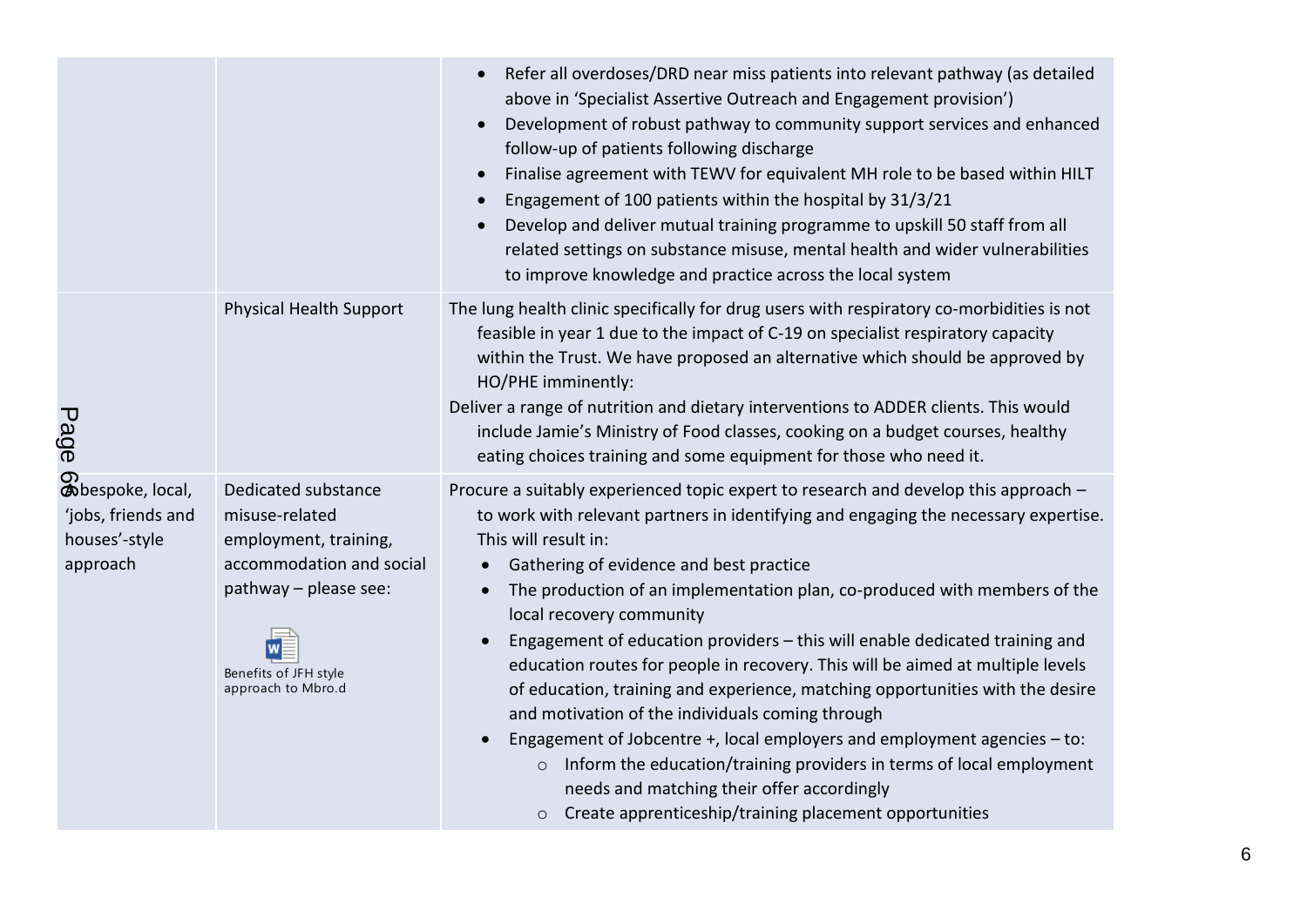|                                                                                                                                                      | o Support the development of social enterprises;<br>Engagement of additional housing providers to co-design pathways and enable<br>the offer of housing from the point of engagement through to independent<br>living in quality, sustainable homes for life<br>Plan for the development of a keeping in touch peer/volunteer service for<br>those in recovery who have left structured treatment/recovery services in year<br>$\overline{2}$<br>Draft targets and performance management framework<br>Co-ordinate the development of independent research to quantify the<br>benefits of this local approach to the public sector.                                                                                                                                                                                                                                                                                                                                                                                                                                                                                                                                                                                                                                                                                                                                                                                                                                                                                                        |
|------------------------------------------------------------------------------------------------------------------------------------------------------|--------------------------------------------------------------------------------------------------------------------------------------------------------------------------------------------------------------------------------------------------------------------------------------------------------------------------------------------------------------------------------------------------------------------------------------------------------------------------------------------------------------------------------------------------------------------------------------------------------------------------------------------------------------------------------------------------------------------------------------------------------------------------------------------------------------------------------------------------------------------------------------------------------------------------------------------------------------------------------------------------------------------------------------------------------------------------------------------------------------------------------------------------------------------------------------------------------------------------------------------------------------------------------------------------------------------------------------------------------------------------------------------------------------------------------------------------------------------------------------------------------------------------------------------|
| Development of dedicated<br>substance misuse<br>secondary housing<br>pathway provision - please<br>see:<br>Benefits delivered<br>by Secondary Recove | Fill in the gaps within the existing pathway to ensure a successful transition from local<br>residential rehabilitation, prison and other recovery settings into settled and<br>sustainable accommodation that exceeds the minimum decent homes standard.<br>Through one-off capital investment, this element can become a self-sustaining and<br>scalable legacy of ADDER by utilising the associated housing payments for<br>reinvestment and expansion purposes. This will deliver:<br>A minimum of 8 x additional beds, dedicated to substance misuse clients,<br>$\bullet$<br>available for year 2 of ADDER and beyond (in perpetuity)<br>Specialist, ongoing support to ensure sustainable recovery and relapse<br>prevention via care for the 'whole person' and harnessing wider support<br>provision as necessary (including the jobs and friends elements)<br>Increased flow/churn through the primary rehab by working collaboratively<br>$\bullet$<br>with the local provider to offer intensive support to participants and the offer<br>of a smooth pathway into secondary housing provision<br>Support to enable transition into independent living in quality, sustainable<br>homes for life, via relationships with all relevant types of housing providers and<br>a 'good tenant passport' (i.e. paying rent/mortgage on time, maintaining a<br>decent home, being a good neighbour, etc.)<br>Further preparation for independent living and being able to consider<br>themselves as a valued member of their community: |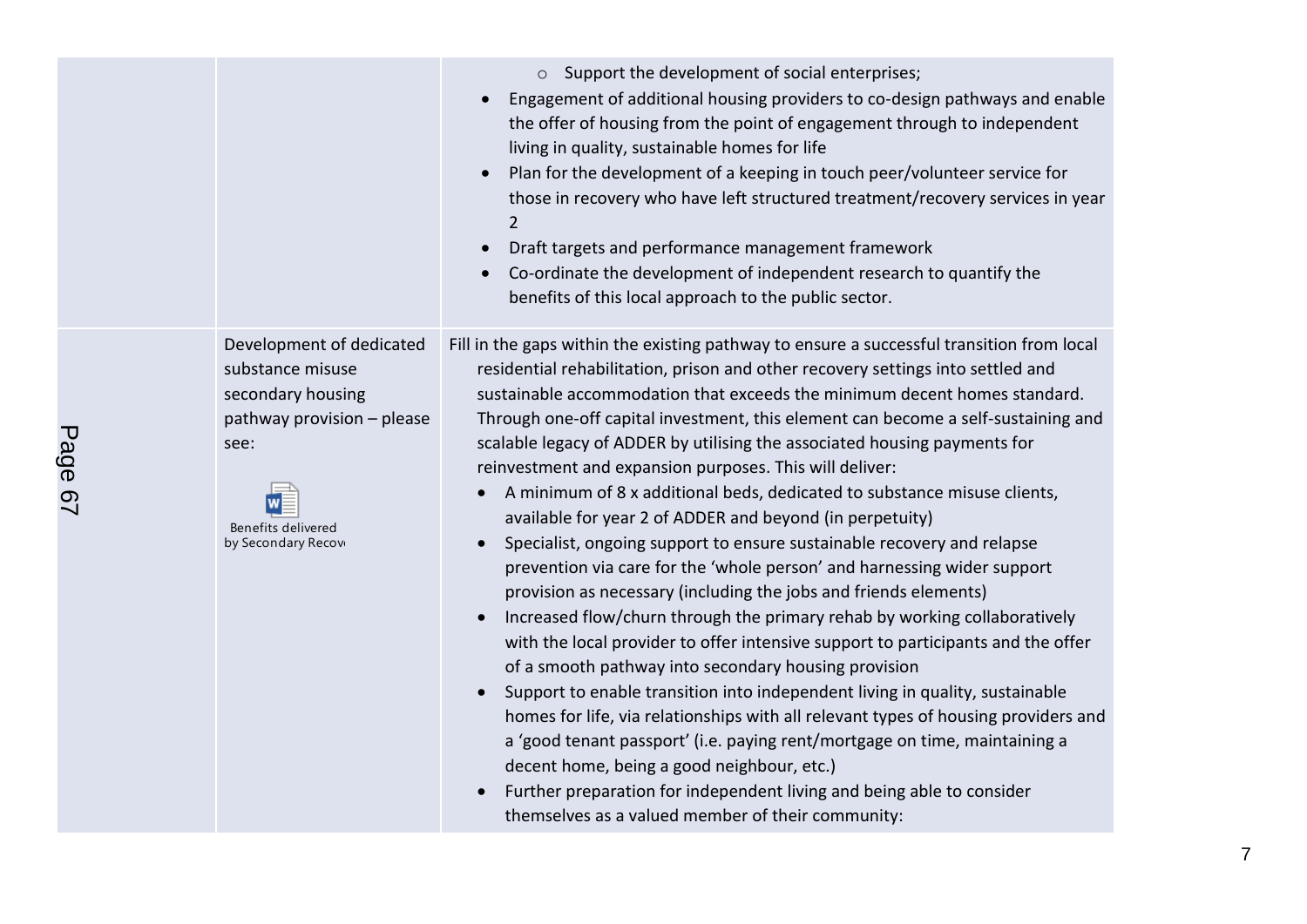|                                                                                                                                                                                                                                                                                                                                 | Nutrition classes including healthy eating, Jamie's Ministry of Food,<br>$\circ$<br>cooking on a budget, etc.<br>Positive mental health interventions<br>$\circ$<br>Fostering positive family and social networks that will support ongoing<br>$\circ$<br>abstinence/recovery;<br>A reduction in substance misuse re-presentation rates by ensuring that 80% of<br>those placed are successfully supported to remain on a recovery pathway.                                                                                                                                                                                                                                                                                                                                                                      |
|---------------------------------------------------------------------------------------------------------------------------------------------------------------------------------------------------------------------------------------------------------------------------------------------------------------------------------|------------------------------------------------------------------------------------------------------------------------------------------------------------------------------------------------------------------------------------------------------------------------------------------------------------------------------------------------------------------------------------------------------------------------------------------------------------------------------------------------------------------------------------------------------------------------------------------------------------------------------------------------------------------------------------------------------------------------------------------------------------------------------------------------------------------|
| Dedicated recovery house,<br>based on Oxford House-<br>style principles - please<br>see:<br>https://www.recoveryans<br>wers.org/research-<br>post/oxford-houses-offer-<br>both-recovery-benefits-<br>cost-savings/<br>https://www.ncbi.nlm.nih.<br>gov/pmc/articles/PMC421<br>5736/<br><b>PDF</b><br>Oxford<br>House_manual.pdf | Purchase and refurbishment of a suitable property as the initial home to provide a<br>platform for expansion. Through one-off, match-funded capital investment, this<br>element can also become a self-sustaining and scalable legacy of ADDER once the<br>initial property is up and running. This will provide:<br>The purchase and renovation of a house with a minimum of 4 x beds (self-<br>contained due to COVID-19 implications), to be used in perpetuity as an Oxford<br>House<br>Dedicated support capacity to enable the development and implementation of<br>the initial Oxford House<br>The generation of surplus funds in order to enable the development of a<br>$\bullet$<br>second Oxford House (and so on)<br>Expanded mutual aid opportunities for the local recovery community<br>$\bullet$ |
| Building Recovery in the<br>Community (BRiC)<br>provision                                                                                                                                                                                                                                                                       | 1 x FTE BRIC Worker - to provide floating support across the bespoke, local<br>programme. 4 months of costs included. This post will deliver:<br>Engagement of 20 people as a minimum<br>Development of local community offer, including a minimum of 3 support<br>groups                                                                                                                                                                                                                                                                                                                                                                                                                                                                                                                                        |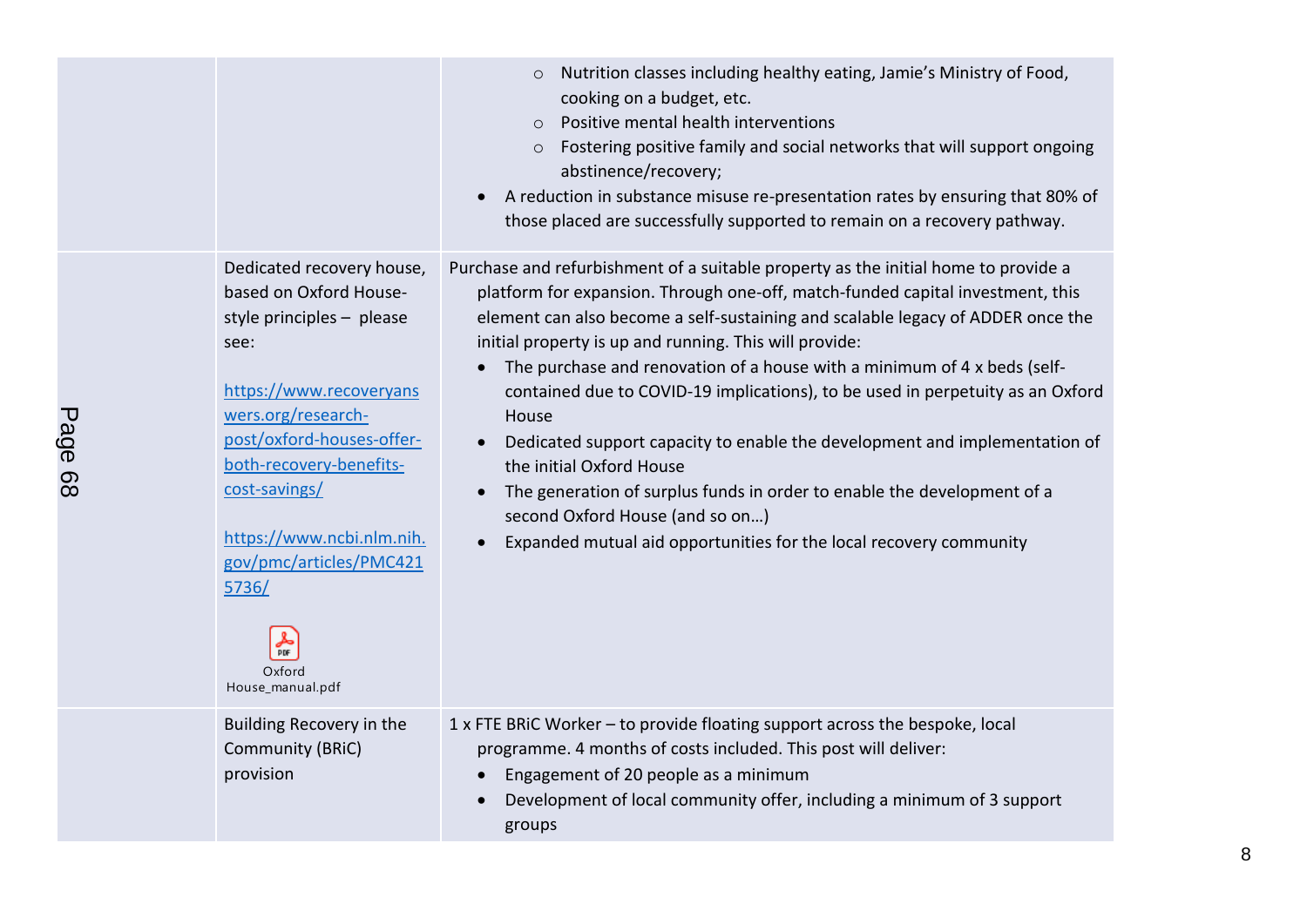| <b>Diversion</b> | Enhancement of existing<br><b>DIVERT</b> scheme | 2 x FTE substance misuse keyworkers to work across custody suite and IOM/PPO<br>teams to provide specialist support, advice and pathways to community services.<br>Will provide targeted testing on arrest, rehabilitation order recommendations for<br>sentencing, liaison with DIVERT scheme, etc. 4 months of costs included. These<br>posts will deliver:<br>Intensive engagement of those identified as having substance misuse issues by<br>criminal justice partners<br>Breaking the cycle between drugs and crime<br>Reduce the re-offending rate for Middlesbrough as a result of engaging more<br>$\bullet$<br>people into the DIVERT scheme.                                                                                                                                                                                                                                                                                                                                                                                                                                                                                                                                                                                                                                                                                                                                                                                                                                           |
|------------------|-------------------------------------------------|---------------------------------------------------------------------------------------------------------------------------------------------------------------------------------------------------------------------------------------------------------------------------------------------------------------------------------------------------------------------------------------------------------------------------------------------------------------------------------------------------------------------------------------------------------------------------------------------------------------------------------------------------------------------------------------------------------------------------------------------------------------------------------------------------------------------------------------------------------------------------------------------------------------------------------------------------------------------------------------------------------------------------------------------------------------------------------------------------------------------------------------------------------------------------------------------------------------------------------------------------------------------------------------------------------------------------------------------------------------------------------------------------------------------------------------------------------------------------------------------------|
| Pane R9          | Develop a local drug-<br>driving scheme         | Commission suitably experienced organisation to develop and deliver a drug-driving<br>intervention and engagement approach for those caught driving whilst drug-<br>impaired (predominantly cocaine and cannabis) - both digital and face-to-face<br>offers. Once set up, this will be sustainable by charging the participants in lieu of a<br>higher fine/disqualification from driving (and, potentially, a reduced driving ban).<br>This will deliver:<br>1. Assess the local demand for a drug driving service. Including the identification of<br>drug users who, predominately would not engage with traditional services.<br>2. Establishing whether local/national service providers currently delivering drink<br>driver rehabilitation scheme (DDRS) courses, offer drug driver rehabilitation<br>interventions. Identifying any national or international best practice or evidence<br>of impact.<br>3. Engage criminal justice agencies such as the Police, Courts and Probation on out<br>of court disposal options.<br>4. Identify the feasibility of developing a drug driving course, engaging with the<br>Driver and Vehicle Standards Agency, Department for Transport and Road Safety<br>GB.<br>5. Research the feasibility of a reduction in the length of a driving band if a course<br>is completed, as a means of generating an income that could be reinvested into<br>ADDER beyond the funding timescales.<br>6. Identify appropriate pathways into treatment services. |

9